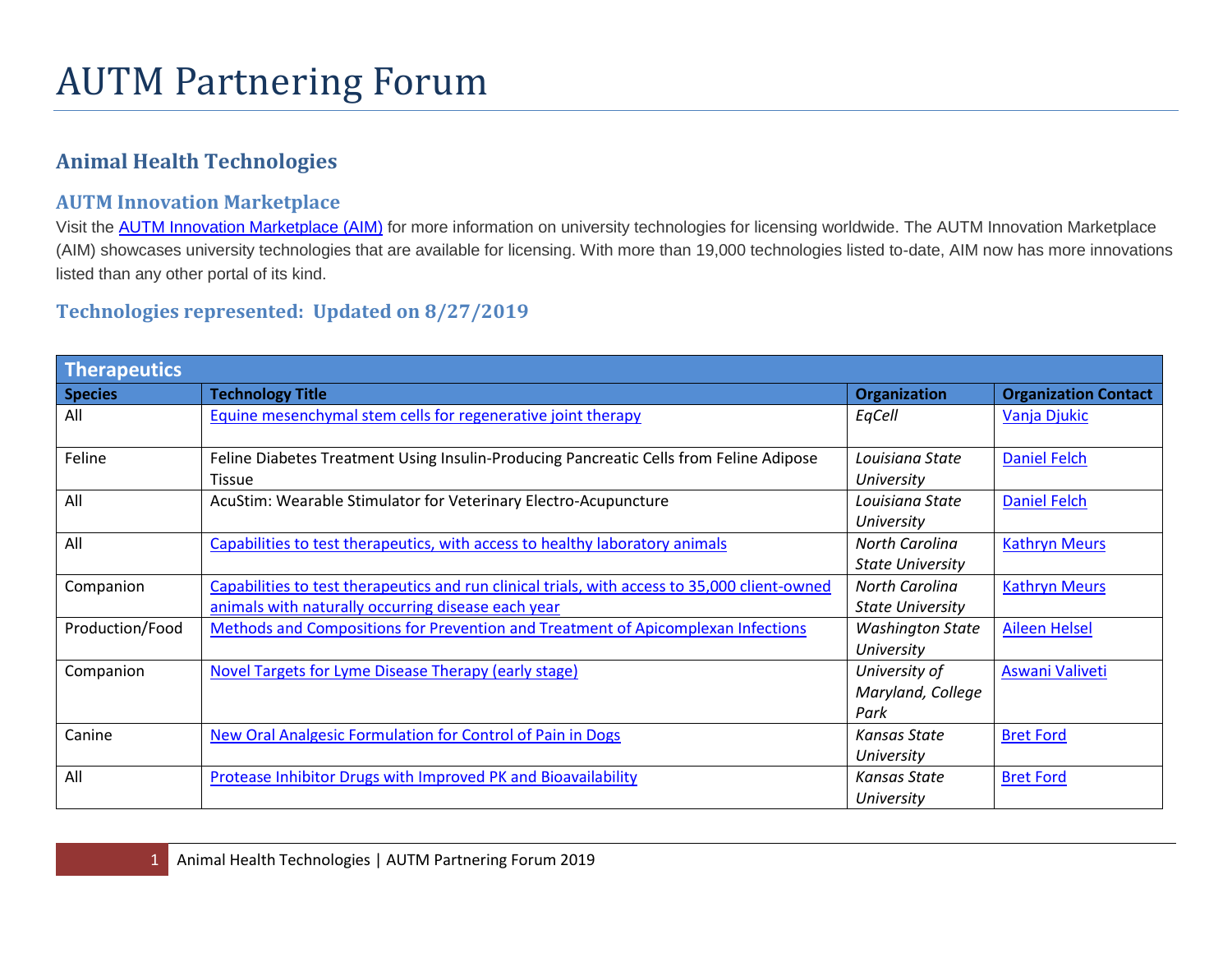| Ruminants/Bovine | Oral administration of meloxicam in cattle improves growth following dehorning and        | <b>Kansas State</b>      | <b>Bret Ford</b>       |
|------------------|-------------------------------------------------------------------------------------------|--------------------------|------------------------|
|                  | reduces incidence of Bovine Respiratory Disease after castration                          | University               |                        |
| Ruminants/Bovine | Extended release treatment for Tritrichomonas foetus in bulls                             | <b>Auburn University</b> | <b>Brian Wright</b>    |
| Feline           | Slow release injectable for post-operative pain in animals                                | <b>Auburn University</b> | <b>Brian Wright</b>    |
| Canine           | Oral gel for home-based seizure treatment in dogs                                         | <b>Auburn University</b> | <b>Brian Wright</b>    |
| Production/Food  | Bacteriophage cocktail for salmonella control                                             | <b>Auburn University</b> | <b>Brian Wright</b>    |
| Canine           | <b>Immunotherapy for melanoma</b>                                                         | University of            | <b>John Byatt</b>      |
|                  |                                                                                           | Florida                  |                        |
| Canine           | Immunotherapy for atopic dermatitis                                                       | University of            | <b>John Byatt</b>      |
|                  |                                                                                           | Florida                  |                        |
| All              | Bioactive platelet-rich plasma lysate for localized treatment of infection                | North Carolina           | <b>Becky Till</b>      |
|                  |                                                                                           | <b>State University</b>  |                        |
| Companion        | Oligonucleotides for modulation of mast cell IgE receptor expression for allergy          | North Carolina           | <b>Becky Till</b>      |
|                  |                                                                                           | <b>State University</b>  |                        |
| All              | Fibrin nanoparticles for hemostatsis and enhanced wound healing                           | North Carolina           | <b>Becky Till</b>      |
|                  |                                                                                           | <b>State University</b>  |                        |
| Companion        | Cell surface receptor ligand-blocking therapeutic for treatment of itch                   | North Carolina           | <b>Becky Till</b>      |
|                  |                                                                                           | <b>State University</b>  |                        |
| Companion        | Medicinal larvae expressing growth factors for wound healing                              | <b>North Carolina</b>    | <b>Becky Till</b>      |
|                  |                                                                                           | <b>State University</b>  |                        |
| All              | Compositions and Methods for the Treatment of Systemic Inflammatory Response              | Wisconsin Alumni         | <b>Emily Bauer</b>     |
|                  | <b>Syndromes</b>                                                                          | Research                 |                        |
|                  |                                                                                           | Foundation               |                        |
| Ruminants/Bovine | Mirtazapine as a Pre-shipping inhibitor of Bovine Respiratory Disease                     | <b>Iowa State</b>        | Dario Valenzuela       |
|                  |                                                                                           | University               |                        |
| Ruminants/Bovine | Clavunalate as a Pre-shipping Inhibitor of Bovine Respiratory Disease                     | Iowa State               | Dario Valenzuela       |
|                  |                                                                                           | University               |                        |
| Canine           | <b>Canine Cancer Therapeutic NGS Panel</b>                                                | Michigan State           | Anupam Jhingran        |
|                  |                                                                                           | University               |                        |
| All              | The Novel Anti-Mycobacterial Agent HC2091 Kills Mycobacterium Tuberculosis by             | Michigan State           | Anupam Jhingran        |
|                  | <b>Targeting MmpL3</b>                                                                    | University               |                        |
| All              | <b>Chemical Inhibitors of Mycobacterium Tuberculosis DosRST Signaling and Persistence</b> | Michigan State           | <b>Anupam Jhingran</b> |
|                  |                                                                                           | University               |                        |
| Canine           | Use of Novel MSU Developed Compounds to Treat Canine Histiocytic Sarcomas and Other       | Michigan State           | Anupam Jhingran        |
|                  | <b>Malignancies</b>                                                                       | University               |                        |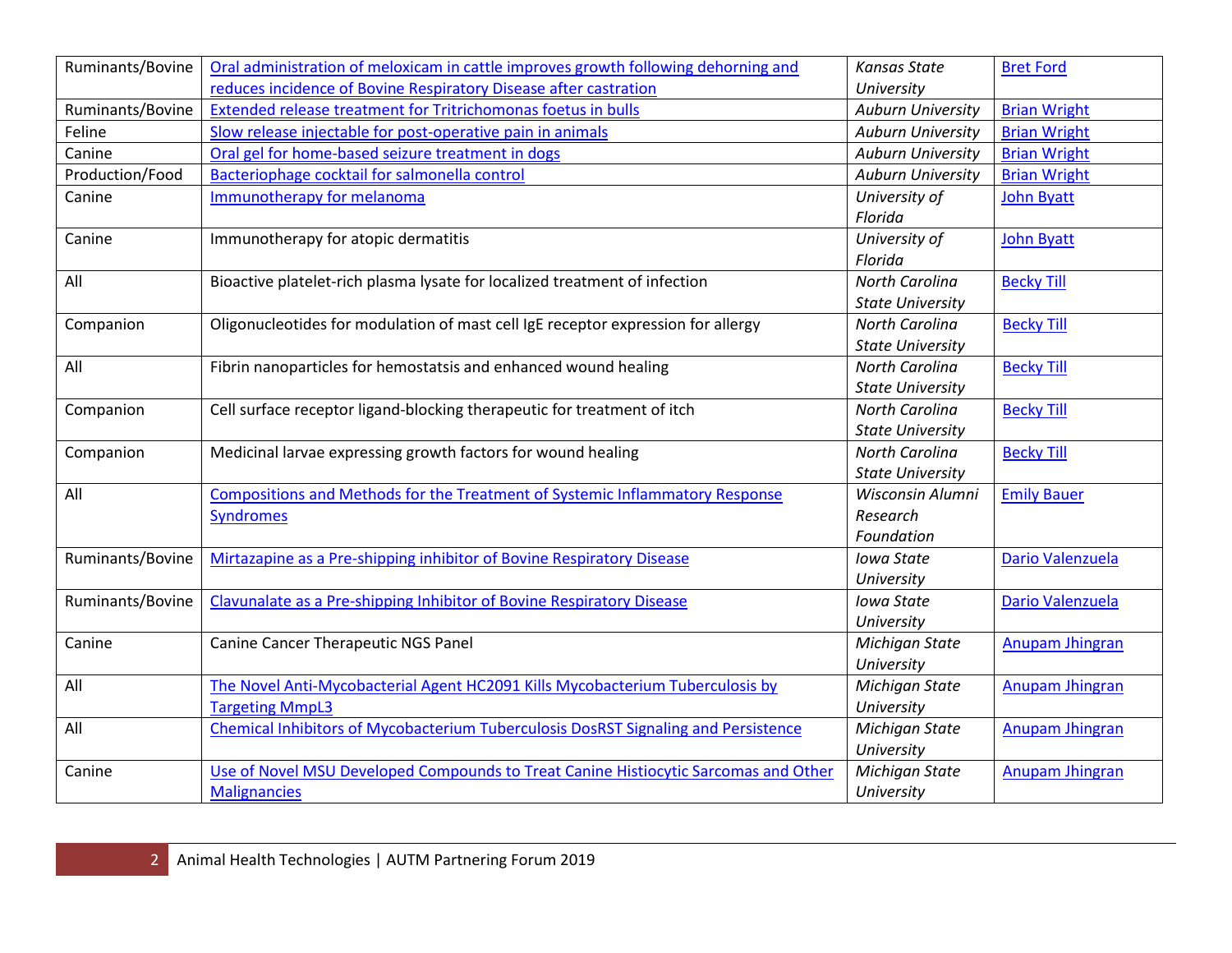| <b>Vaccines/Biologics</b> |                                                                                            |                         |                             |  |
|---------------------------|--------------------------------------------------------------------------------------------|-------------------------|-----------------------------|--|
| <b>Species</b>            | <b>Technology Title</b>                                                                    | <b>Organization</b>     | <b>Organization Contact</b> |  |
| Swine                     | <b>C-difficile Animal Health Vaccine</b>                                                   | University of           | Vanja Djukic                |  |
|                           |                                                                                            | Guelph                  |                             |  |
| Companion                 | Vaccine and Treatment for Equine Herpes                                                    | Louisiana State         | <b>Daniel Felch</b>         |  |
|                           |                                                                                            | University              |                             |  |
| Poultry                   | <b>Bile Acids Against Animal Intestinal Pathogens</b>                                      | University of           | <b>Bryan Renk</b>           |  |
|                           |                                                                                            | Arkansas, Div. of       |                             |  |
|                           |                                                                                            | Ag.                     |                             |  |
| Poultry                   | DNA Aptamer as Vaccine Adjuvant in Chickens                                                | University of           | <b>Bryan Renk</b>           |  |
|                           |                                                                                            | Arkansas, Div. of       |                             |  |
|                           |                                                                                            | Ag.                     |                             |  |
| All                       | Capabilities to test vaccines/biologics, with access to healthy laboratory animals         | <b>North Carolina</b>   | <b>Kathryn Meurs</b>        |  |
|                           |                                                                                            | <b>State University</b> |                             |  |
| Companion                 | Capabilities to test vaccines/biologics and perform clinical trials, with access to 35,000 | <b>North Carolina</b>   | <b>Kathryn Meurs</b>        |  |
|                           | client-owned animals with naturally occurring disease per year                             | <b>State University</b> |                             |  |
| Production/Food           | Live attenuated vaccine candidate strains of Mycobacterium avium and novel method of       | <b>Washington State</b> | <b>Aileen Helsel</b>        |  |
|                           | mutagenesis of Mycobacterium                                                               | University              |                             |  |
| All                       | Novel Viral Vectors for Efficient Vaccination in Animals (licensing and collaboration)     | University of           | Aswani Valiveti             |  |
|                           | https://www.umventures.org/technologies/improved-avian-influenza-vaccine-<br>$\bullet$     | Maryland, College       |                             |  |
|                           | new-born-chicks                                                                            | Park                    |                             |  |
|                           | https://patents.google.com/patent/US10080794B2/en?<br>$\bullet$                            |                         |                             |  |
|                           | https://www.umventures.org/technologies/system-assemble-influenza-virus-and-<br>$\bullet$  |                         |                             |  |
|                           | other-pathogens-inside-host-cells-vaccine                                                  |                         |                             |  |
| All                       | Enzyme based Antibiotics (Enzybiotics) to Combat Antibiotic Resistance (early stage        | University of           | Aswani Valiveti             |  |
|                           | collaboration opportunity)                                                                 | Maryland, College       |                             |  |
|                           |                                                                                            | Park                    |                             |  |
| Canine                    | <b>Rocky Mountain Spotted Fever Canine Vaccine</b>                                         | <b>Kansas State</b>     | <b>Bret Ford</b>            |  |
|                           |                                                                                            | University              |                             |  |
| Swine                     | African Swine Fever Virus Subunit Vaccine Candidates and a DIVA Compatible Lateral Flow    | Kansas State            | <b>Bret Ford</b>            |  |
|                           | <b>Diagnostic Device</b>                                                                   | University              |                             |  |
| Ruminants/Bovine          | Cattle Liver Abscess Vaccine; Cattle & Sheep Foot Rot Vaccine                              | <b>Kansas State</b>     | <b>Bret Ford</b>            |  |
|                           |                                                                                            | University              |                             |  |
| Ruminants/Bovine          | Broad-Spectrum Subunit Vaccine Against Epizootic Hemorrhagic Disease (EHD)                 | <b>Kansas State</b>     | <b>Bret Ford</b>            |  |
|                           |                                                                                            | University              |                             |  |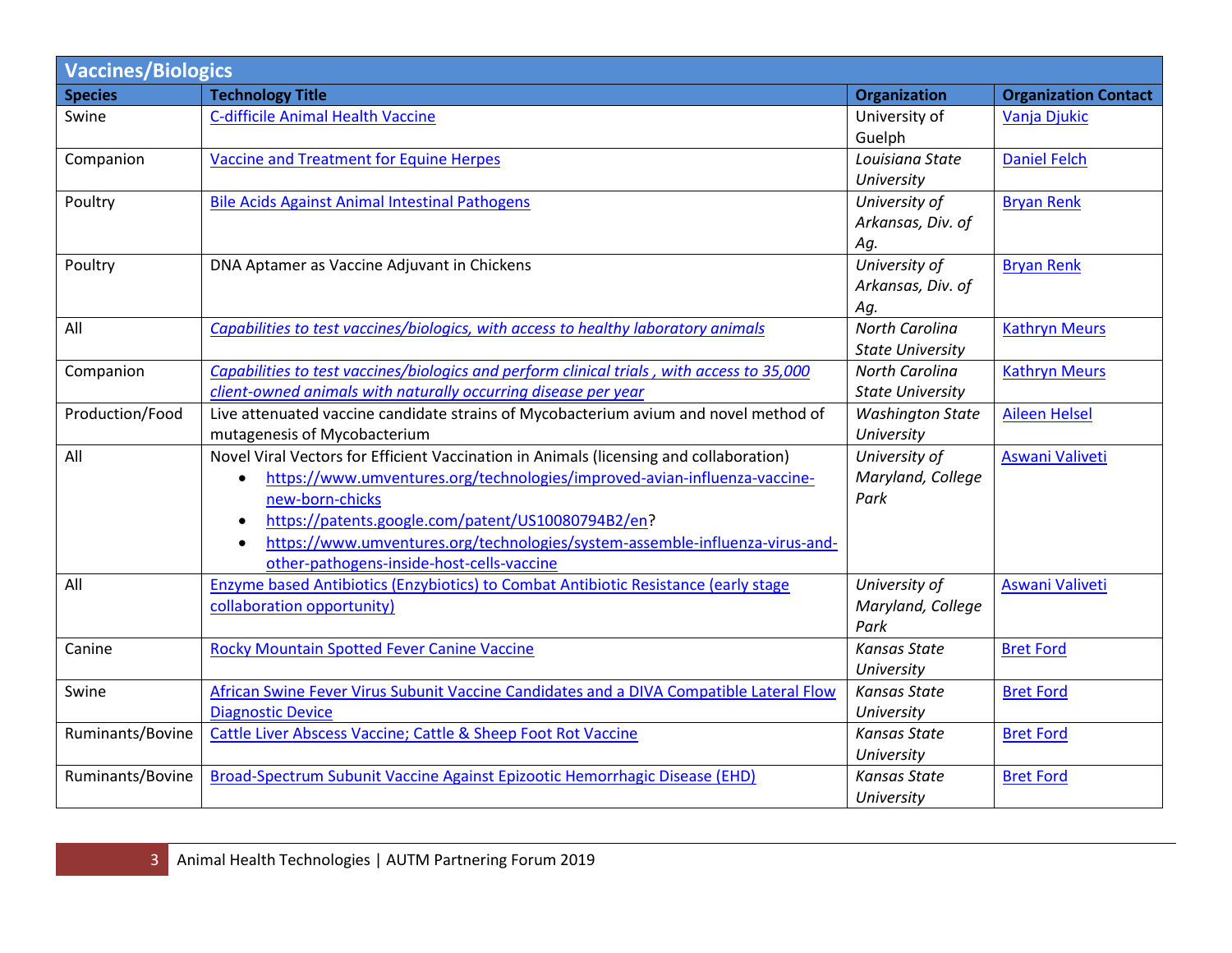| Swine            | Discovery of Novel Porcine Pestivirus in Pigs                                       | <b>Kansas State</b>      | <b>Bret Ford</b>    |
|------------------|-------------------------------------------------------------------------------------|--------------------------|---------------------|
|                  |                                                                                     | University               |                     |
| Swine            | Porcine Epidemic Diarrhea Virus (PEDV) attenuated live & killed vaccines            | <b>Kansas State</b>      | <b>Bret Ford</b>    |
|                  |                                                                                     | University               |                     |
| Ruminants/Bovine | A Recombinant Ehrlichia ruminantium MAP1 subunit vaccine                            | <b>Kansas State</b>      | <b>Bret Ford</b>    |
|                  |                                                                                     | University               |                     |
| Swine            | Porcine post-weaning diarrhea vaccine candidate & MEFA vaccine platform for enteric | <b>Kansas State</b>      | <b>Bret Ford</b>    |
|                  | and respiratory diseases                                                            | University               |                     |
| Swine            | Novel reassortant orthoreovirus isolated from pigs with neurological symptoms for   | <b>Kansas State</b>      | <b>Bret Ford</b>    |
|                  | vaccine development                                                                 | University               |                     |
| Poultry          | Subunit vaccine for Poultry Infectious Bronchitis Virus (IBV)                       | <b>Auburn University</b> | <b>Brian Wright</b> |
| Feline           | Vaccine for Feline Immunodeficiency Virus (FIV)                                     | University of            | <b>John Byatt</b>   |
|                  |                                                                                     | Florida                  |                     |
| Ruminants/Bovine | Vaccine for Brucellosis                                                             | University of            | <b>John Byatt</b>   |
|                  |                                                                                     | Florida                  |                     |
| Aquaculture      | Vaccine vector for use in aquaculture                                               | University of            | <b>John Byatt</b>   |
|                  |                                                                                     | Florida                  |                     |
| All              | Vaccine adjuvant                                                                    | University of            | <b>John Byatt</b>   |
|                  |                                                                                     | Florida                  |                     |
| Companion        | <b>Vaccine for Rickettsial diseases</b>                                             | University of            | <b>John Byatt</b>   |
|                  |                                                                                     | Florida                  |                     |
| Canine           | Cancer immunotherapy vaccine for treatment of lymphoma and sarcoma                  | North Carolina           | <b>Becky Till</b>   |
|                  |                                                                                     | <b>State University</b>  |                     |
| Poultry          | Live-attenuated Salmonella enterica vaccine                                         | North Carolina           | <b>Becky Till</b>   |
|                  |                                                                                     | <b>State University</b>  |                     |
| Ruminants/Bovine | Global Gene Regulators (GGR) as Vaccine Candidates Against Paratuberculosis         | Wisconsin Alumni         | <b>Emily Bauer</b>  |
|                  |                                                                                     | Research                 |                     |
|                  |                                                                                     | Foundation               |                     |
| Production/Food  | Vaccine to Improve Phosphate Retention in Farm Animals                              | Wisconsin Alumni         | <b>Emily Bauer</b>  |
|                  |                                                                                     | Research                 |                     |
|                  |                                                                                     | Foundation               |                     |
| Ruminants/Bovine | Campylobacter jejuni isolate for vaccine development                                | <b>Iowa State</b>        | Dario Valenzuela    |
|                  |                                                                                     | University               |                     |
| All              | <b>Diffusion Barrier Vaccine Device</b>                                             | <b>Iowa State</b>        | Dario Valenzuela    |
|                  |                                                                                     | University               |                     |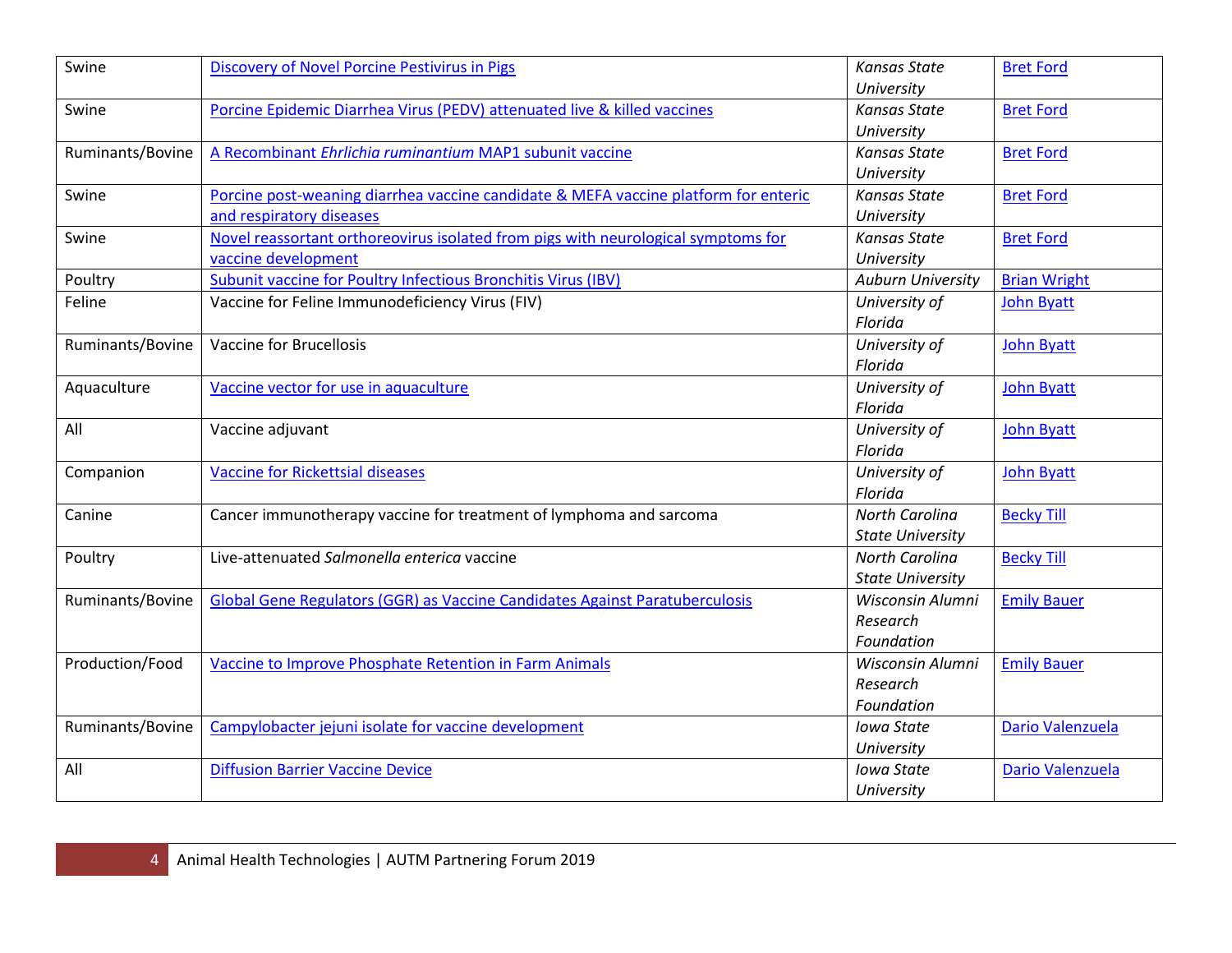| Swine              | Porcine Rotavirus Isolates for Improved Vaccines: Group A                                       | Iowa State              | Dario Valenzuela            |
|--------------------|-------------------------------------------------------------------------------------------------|-------------------------|-----------------------------|
|                    |                                                                                                 | University              |                             |
| Swine              | Novel Porcine Parainfluenza Virus Type 1 Isolates                                               | Iowa State              | Dario Valenzuela            |
|                    |                                                                                                 | University              |                             |
| Swine              | Porcine Rotavirus Isolates for Improved Vaccines: Group C                                       | Iowa State              | Dario Valenzuela            |
|                    |                                                                                                 | University              |                             |
| Feline             | Feline Herpesvirus-1 Vaccination Strategies                                                     | Michigan State          | <b>Anupam Jhingran</b>      |
|                    |                                                                                                 | University              |                             |
| <b>Diagnostics</b> |                                                                                                 |                         |                             |
| <b>Species</b>     | <b>Technology Title</b>                                                                         | Organization            | <b>Organization Contact</b> |
| Feline             | Point of care test to assess acute renal injury in cats                                         | University of           | Vanja Djukic                |
|                    |                                                                                                 | Guelph                  |                             |
| Canine             | RNA expression assay to predict CHOP therapy in dogs with lymphoma                              | University of           | Vanja Djukic                |
|                    |                                                                                                 | Guelph                  |                             |
| Canine             | microRNA assays on tissue and plasma to predict CHOP therapy in dogs with lymphoma              | University of           | Vanja Djukic                |
|                    |                                                                                                 | Guelph                  |                             |
| Canine             | Diagnostic test for C perfingens related necrotic enteritis in dogs and foals                   | University of           | Vanja Djukic                |
|                    |                                                                                                 | Guelph                  |                             |
| Companion          | 4D Horse: A Biomechanical Computer Model for Equine Kinesiology                                 | Louisiana State         | <b>Daniel Felch</b>         |
|                    |                                                                                                 | University              |                             |
| Ruminants/Bovine   | Vaginal and Fecal Microbiome Markers for Bovine Reproductive Traits                             | University of           | <b>Bryan Renk</b>           |
|                    |                                                                                                 | Arkansas, Div. of       |                             |
|                    |                                                                                                 | Ag.                     |                             |
| Ruminants/Bovine   | Nasal Microbiome Biomarkers Predicting the Onset of Bovine Respiratory Disease                  | University of           | <b>Bryan Renk</b>           |
|                    |                                                                                                 | Arkansas, Div. of       |                             |
|                    |                                                                                                 | Aq.                     |                             |
| Companion          | Procurement of specimens from client-owned animals with naturally occurring disease for         | <b>North Carolina</b>   | <b>Kathryn Meurs</b>        |
|                    | diagnostic testin                                                                               | <b>State University</b> |                             |
| Feline             | A genetic test for identifying cats at a higher risk for developing tubulointerstitial fibrosis | <b>Washington State</b> | <b>Aileen Helsel</b>        |
|                    |                                                                                                 | University              |                             |
| Canine             | A genetic test to identify Delayed Postoperative bleeding in Greyhounds and related             | <b>Washington State</b> | <b>Aileen Helsel</b>        |
|                    | breeds                                                                                          | University              |                             |
| Canine             | A genetic test to predict, prevent and treat stress and drug-induced hyperthermia in dogs       | <b>Washington State</b> | <b>Aileen Helsel</b>        |
|                    |                                                                                                 | University              |                             |
| Feline             | Methods for early detection of organ injury in animals                                          | <b>Washington State</b> | <b>Aileen Helsel</b>        |
|                    |                                                                                                 | University              |                             |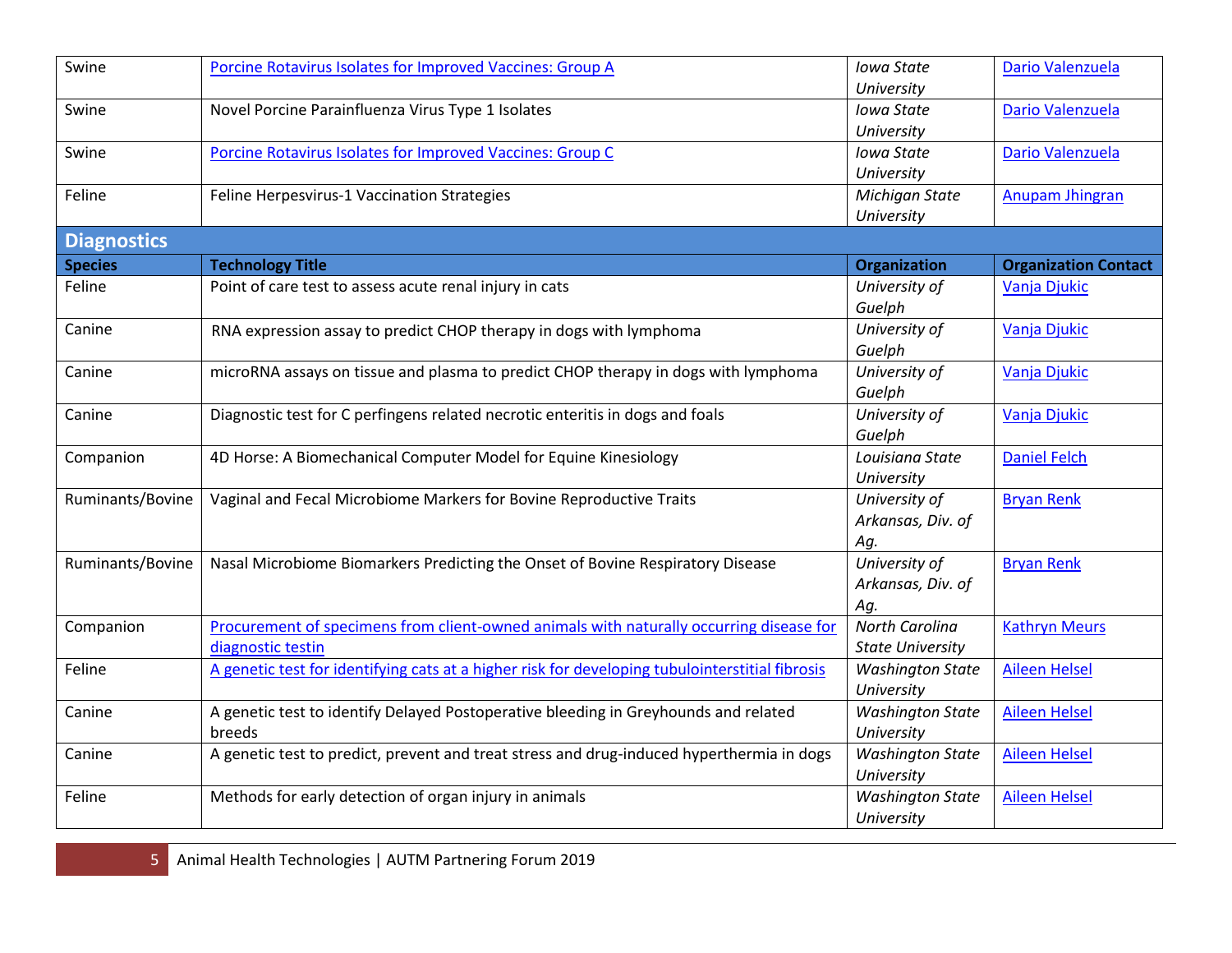| All              | Monitoring Redox Changes in Blood and Body fluids to measure Oxidative Stress (for    | University of            | Aswani Valiveti             |
|------------------|---------------------------------------------------------------------------------------|--------------------------|-----------------------------|
|                  | licensing and collaboration)                                                          | Maryland, College        |                             |
|                  |                                                                                       | Park                     |                             |
| Swine            | <b>Swine RT-PCR Assays</b>                                                            | <b>Kansas State</b>      | <b>Bret Ford</b>            |
|                  |                                                                                       | University               |                             |
| Canine           | Noninvasive detection of heartworm in dogs                                            | <b>Auburn University</b> | <b>Brian Wright</b>         |
| Canine           | Dilated cardiomyopathy biomarkers in the Doberman pinscher                            | <b>North Carolina</b>    | <b>Becky Till</b>           |
|                  |                                                                                       | <b>State University</b>  |                             |
| Companion        | Injectable capsules for pet health monitoring                                         | North Carolina           | <b>Becky Till</b>           |
|                  |                                                                                       | <b>State University</b>  |                             |
| Companion        | Non-invasive biometric sensor for pet health monitoring                               | North Carolina           | <b>Becky Till</b>           |
|                  |                                                                                       | <b>State University</b>  |                             |
| Companion        | Telemetry monitoring for prediction of canine temperment                              | <b>North Carolina</b>    | <b>Becky Till</b>           |
|                  |                                                                                       | <b>State University</b>  |                             |
| Companion        | <b>Genetic Testing for Acquired Peripheral Neuropathy</b>                             | Wisconsin Alumni         | <b>Emily Bauer</b>          |
|                  |                                                                                       | Research                 |                             |
|                  |                                                                                       | Foundation               |                             |
| Ruminants/Bovine | Biomarkers for Early Diagnosis and Differentiation of Mycobacterial Infection         | Wisconsin Alumni         | <b>Emily Bauer</b>          |
|                  |                                                                                       | Research                 |                             |
|                  |                                                                                       | Foundation               |                             |
| Swine            | Chimeric M. hyorhinis polyprotein for vaccines and diagnostics                        | Iowa State               | Dario Valenzuela            |
|                  |                                                                                       | University               |                             |
| Swine            | <b>Porcine Deltacoronavirus</b>                                                       | Iowa State               | Dario Valenzuela            |
|                  |                                                                                       | University               |                             |
| Swine            | Isolation and Characterization of Porcine Sapelovirus Strain US/ISU26908B/18          | Iowa State               | Dario Valenzuela            |
|                  |                                                                                       | University               |                             |
| Swine            | Hybridoma Cell Lines for the Production of Monoclonal Antibodies Against Mycoplasma   | Iowa State               | Dario Valenzuela            |
|                  | Hyopneumonia                                                                          | University               |                             |
| Ruminants/Bovine | 3D Body Scanning of Horses                                                            | Michigan State           | Anupam Jhingran             |
|                  |                                                                                       | University               |                             |
| Swine            | Development of Low Cost Biometrics Software for Assessment of Sow Body Composition    | Michigan State           | Anupam Jhingran             |
|                  | and Locomotion to Improve Individual Sow Health and Welfare                           | University               |                             |
|                  | Extraction and Detection of Pathogenic Microbial Cells Using Antibody -Functionalized | Michigan State           | Anupam Jhingran             |
|                  | Electrically Active Magnetic Nanoparticles and Carbohydrate Coated Biosensor Chip     | University               |                             |
| <b>Nutrition</b> |                                                                                       |                          |                             |
| <b>Species</b>   | <b>Technology Title</b>                                                               | Organization             | <b>Organization Contact</b> |

6 Animal Health Technologies | AUTM Partnering Forum 2019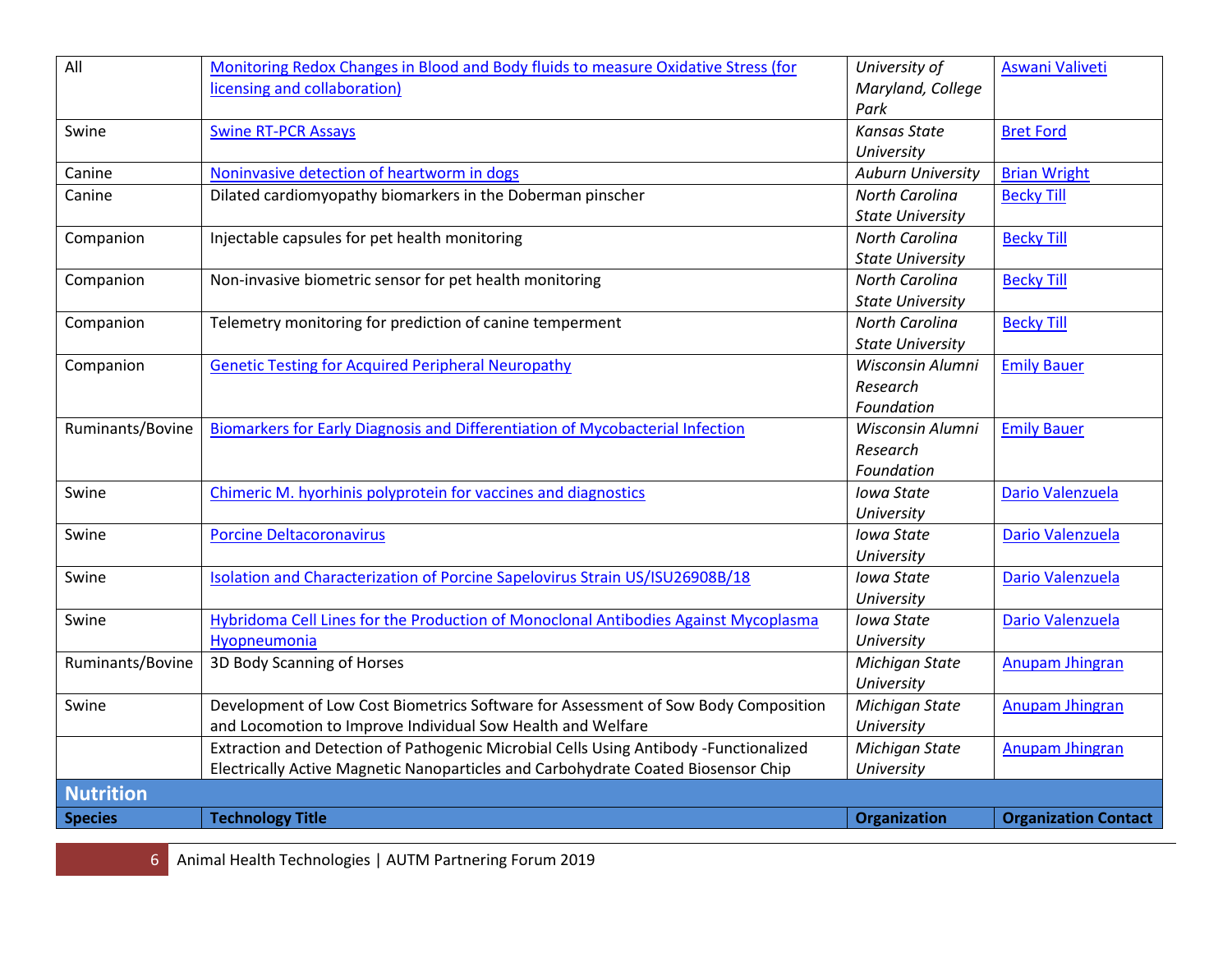| Poultry          | A new procedure for accurately determining the net energy (NE) of all feed ingredients    | University of<br>Arkansas, Div. of | <b>Bryan Renk</b>       |
|------------------|-------------------------------------------------------------------------------------------|------------------------------------|-------------------------|
|                  |                                                                                           | Ag.                                |                         |
| All              | Capabilities to perform diet trials, with access to healthy laboratory animals            | <b>North Carolina</b>              | <b>Kathryn Meurs</b>    |
|                  |                                                                                           | <b>State University</b>            |                         |
| Companion        | Capabilities to perform diet trials, with access to 35,000 client-owned animals with      | <b>North Carolina</b>              | <b>Kathryn Meurs</b>    |
|                  | naturally occurring disease per year                                                      | <b>State University</b>            |                         |
| Swine            | Lipid matrix beads facilitate feed-based delivery of antibacterial essential oils in pigs | The University of<br>Manitoba      | <b>Loren Oschipok</b>   |
| All              | Improved Methods for Carotenoid Synthesis for Nutritional Use (for licensing)             | University of                      | Aswani Valiveti         |
|                  | https://patents.google.com/patent/US9580371B2/en?<br>$\bullet$                            | Maryland, College                  |                         |
|                  | https://patents.google.com/patent/US8222458B2/en?<br>$\bullet$                            | Park                               |                         |
| Aquaculture      | <b>Probiotics for Disease Control and Growth Promotion in Aquaculture</b>                 | <b>Auburn University</b>           | <b>Brian Wright</b>     |
| All              | <b>Heat stress probiotic</b>                                                              | <b>Auburn University</b>           | <b>Brian Wright</b>     |
| Ruminants/Bovine | Use of expansins to improve feed efficiency                                               | University of                      | John Byatt              |
|                  |                                                                                           | Florida                            |                         |
| All              | Zinc nutritional supplements with improved bioavailability                                | <b>North Carolina</b>              | <b>Becky Till</b>       |
|                  |                                                                                           | <b>State University</b>            |                         |
| All              | SIgA Protein as Heath Supplement for Animals, Humans                                      | Wisconsin Alumni                   | <b>Emily Bauer</b>      |
|                  |                                                                                           | Research                           |                         |
|                  |                                                                                           | Foundation                         |                         |
| Aquaculture      | Preen Oil: The Nutritional Approach to Chronic Inflammation                               | Wisconsin Alumni                   | <b>Emily Bauer</b>      |
|                  |                                                                                           | Research                           |                         |
|                  |                                                                                           | Foundation                         |                         |
| Poultry          | Compositions and methods for improving resistance to breakage and eggshell strength       | Wisconsin Alumni                   | <b>Emily Bauer</b>      |
|                  |                                                                                           | Research                           |                         |
|                  |                                                                                           | Foundation                         |                         |
| All              | Genetic Elements in Enterococcus spp. to Produce Dopamine                                 | Iowa State                         | <b>Dario Valenzuela</b> |
|                  |                                                                                           | University                         |                         |
| All              | <b>Probiotic treatment of gut inflammation</b>                                            | Iowa State                         | Dario Valenzuela        |
|                  |                                                                                           | University                         |                         |
| All              | Neurotransmitter transport in probiotics                                                  | <b>Iowa State</b>                  | Dario Valenzuela        |
|                  |                                                                                           | University                         |                         |
| Swine            | A Dietary Method to Prevent Scours in Weanling Pigs                                       | Michigan State                     | Anupam Jhingran         |
|                  |                                                                                           | University                         |                         |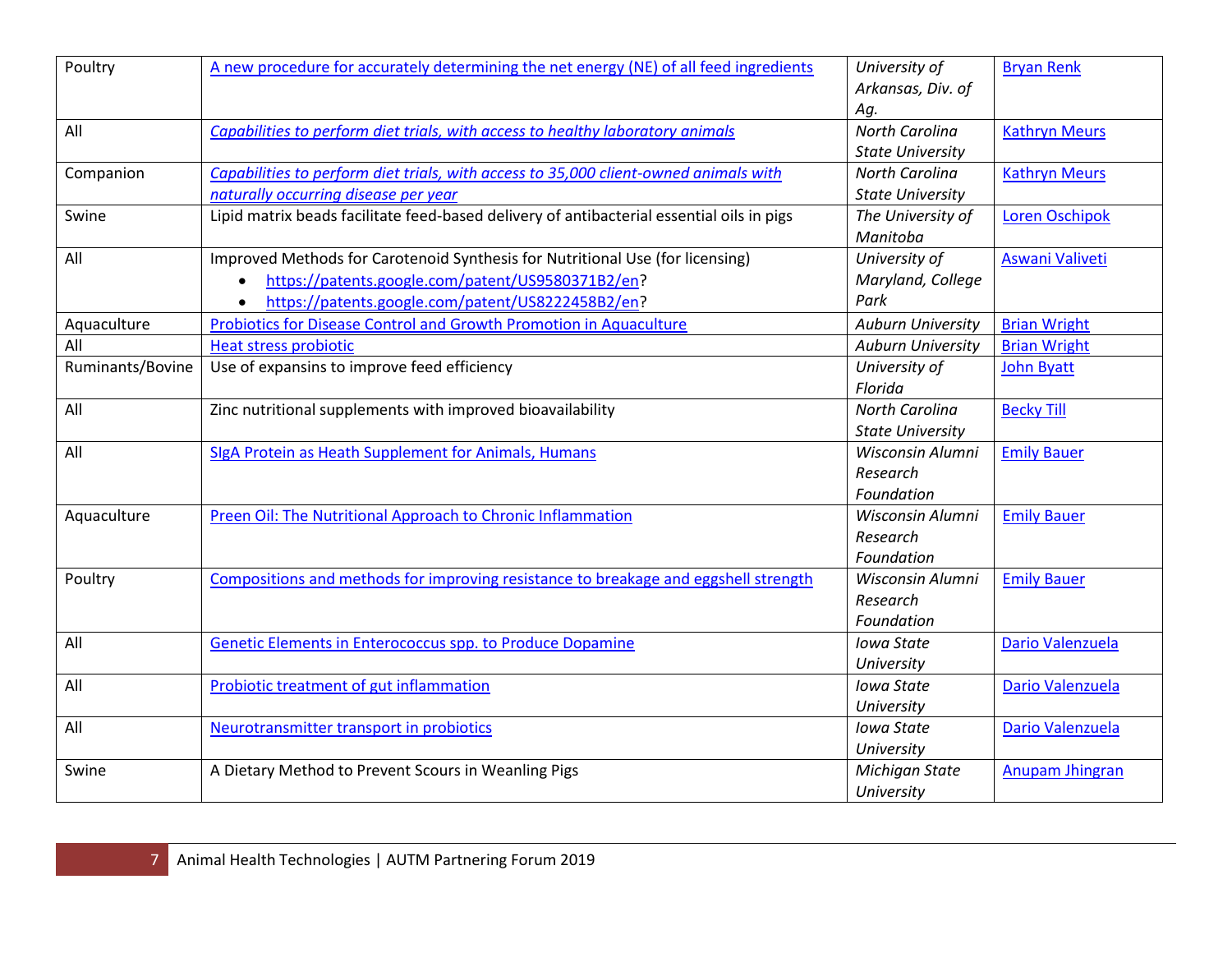| <b>Biotechnology and Medicine</b> |                                                                                         |                                                  |                             |  |
|-----------------------------------|-----------------------------------------------------------------------------------------|--------------------------------------------------|-----------------------------|--|
| <b>Species</b>                    | <b>Technology Title</b>                                                                 | <b>Organization</b>                              | <b>Organization Contact</b> |  |
|                                   |                                                                                         |                                                  |                             |  |
|                                   | <b>Discovery Tools, Diagnostics and Assays</b>                                          |                                                  |                             |  |
| <b>Species</b>                    | <b>Technology Title</b>                                                                 | <b>Organization</b>                              | <b>Organization Contact</b> |  |
|                                   |                                                                                         |                                                  |                             |  |
| <b>Devices</b>                    |                                                                                         |                                                  |                             |  |
| <b>Species</b>                    | <b>Technology Title</b>                                                                 | <b>Organization</b>                              | <b>Organization Contact</b> |  |
|                                   |                                                                                         |                                                  |                             |  |
| <b>Other</b>                      |                                                                                         |                                                  |                             |  |
| <b>Species</b>                    | <b>Technology Title</b>                                                                 | Organization                                     | <b>Organization Contact</b> |  |
| Ruminants/Bovine                  | Culture media and method to improve bovine embryo survival and thawing                  | University of                                    | Vanja Djukic                |  |
|                                   |                                                                                         | Guelph                                           |                             |  |
| Swine                             | Karyotyping of boars to improve swine production                                        | Karyotekk                                        | Vanja Djukic                |  |
|                                   |                                                                                         |                                                  |                             |  |
| Aquaculture                       | Advanced airlift pumps for the aquaculture industry to improve water quality and reduce | FloNergia Inc                                    | Vanja Djukic                |  |
|                                   | costs                                                                                   |                                                  |                             |  |
| All                               | HoldTen: A Device for Tensioning and Fixation of Multiple Sutures to Hard Tissue        | Louisiana State                                  | <b>Daniel Felch</b>         |  |
|                                   |                                                                                         | University                                       |                             |  |
| All                               | GrabTen: Soft Tissue Tensioning and Fixation Device                                     | Louisiana State                                  | <b>Daniel Felch</b>         |  |
|                                   |                                                                                         | University                                       |                             |  |
| All                               | <b>Graftgrab: Soft Tissue Fixation Device</b>                                           | Louisiana State                                  | <b>Daniel Felch</b>         |  |
|                                   |                                                                                         | University                                       |                             |  |
| All                               | A Novel Feral Hog Toxicant Formulation                                                  | Louisiana State                                  | <b>Daniel Felch</b>         |  |
|                                   |                                                                                         | University                                       |                             |  |
| All                               | Cost Effective Synthesis of Nootkatone, a Safe and Natural Insect Repellant             | Louisiana State                                  | <b>Daniel Felch</b>         |  |
|                                   |                                                                                         | University                                       |                             |  |
|                                   | Clinical Studies Core with trained veterinary staff to run clinical trials              | North Carolina                                   | <b>Kathryn Meurs</b>        |  |
|                                   |                                                                                         | <b>State University</b><br><b>North Carolina</b> |                             |  |
|                                   | Clinical Studies Core Staff with experience with REDCap and GCP                         | <b>State University</b>                          | <b>Kathryn Meurs</b>        |  |
| Swine                             | <b>PRRSV Resistant Pigs</b>                                                             | <b>Kansas State</b>                              | <b>Bret Ford</b>            |  |
|                                   |                                                                                         | University                                       |                             |  |
| Aquaculture                       | Reproductive control in catfish                                                         | <b>Auburn University</b>                         | <b>Brian Wright</b>         |  |
|                                   |                                                                                         |                                                  |                             |  |